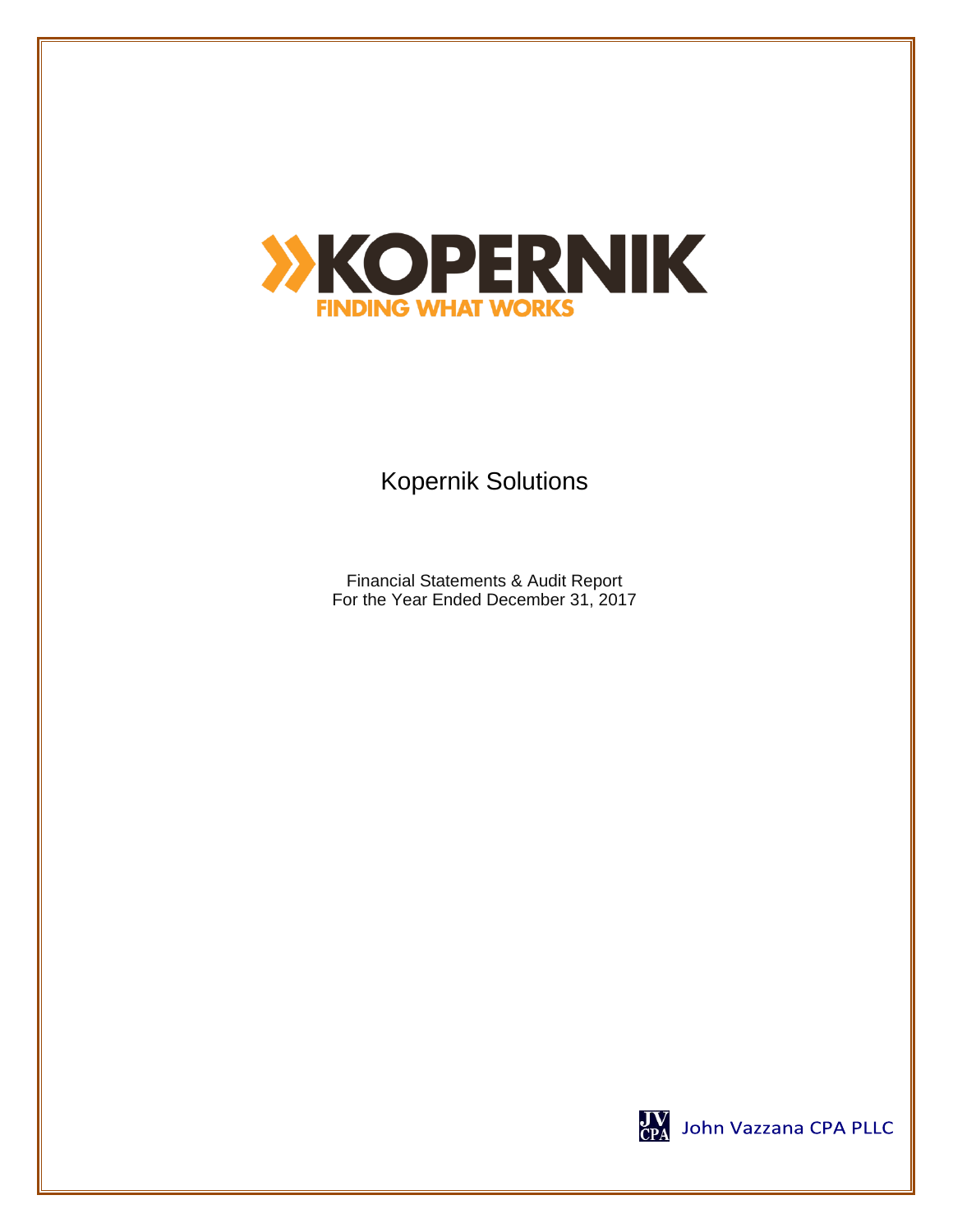## **TABLE OF CONTENTS**

# **Page**  Independent Accountant's Audit Report …………….…….………........................... 1 Financial Statements: Statement of Financial Position ............................................................................. 2 Statement of Activities ........................................................................................... 3 Statement of Cash Flows ...................................................................................... 4 Statement of Functional Expenses ........................................................................ 5 Notes to Financial Statements ............................................................................... 6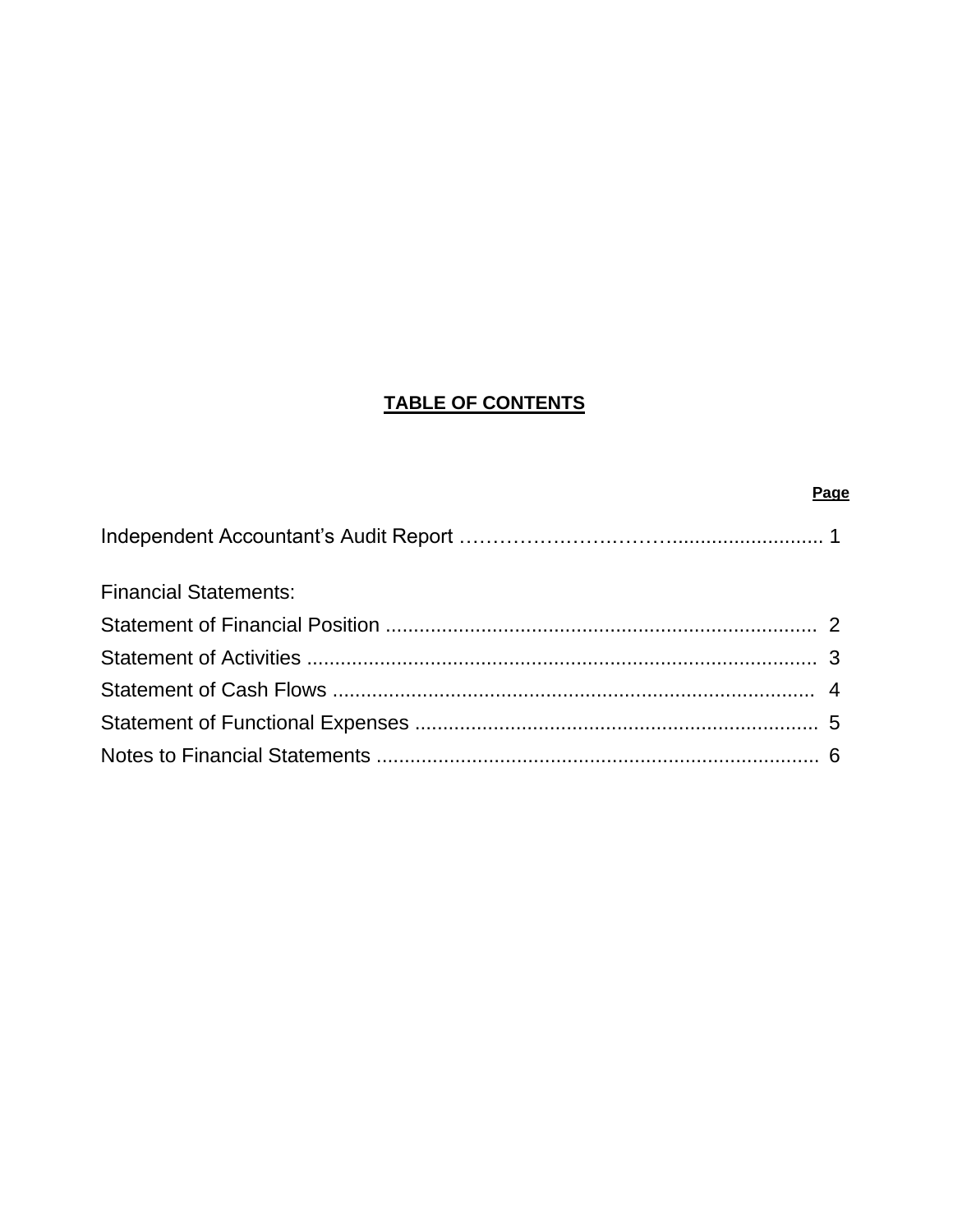

#### **Independent Auditor's Report**

To the Board of Directors Kopernik Solutions

We have audited the accompanying financial statements of Kopernik Solutions, a Not-for-Profit Corporation, which comprise the statement of financial position as of December 31, 2017, and the related statements of activities, functional expenses, and cash flows for the year then ended, and the related notes to the financial statements.

#### Management's Responsibility for the Financial Statements

Management is responsible for the preparation and fair presentation of these financial statements in accordance with accounting principles generally accepted in the United States of America; this includes the design, implementation, and maintenance of internal control relevant to the preparation and fair presentation of financial statements that are free from material misstatement, whether due to fraud or error.

#### Auditor's Responsibility

Our responsibility is to express an opinion on these financial statements based on our audit. We conducted our audit in accordance with auditing standards generally accepted in the United States of America. Those standards require that we plan and perform the audit to obtain reasonable assurance about whether the financial statements are free of material misstatement.

An audit involves performing procedures to obtain audit evidence about the amounts and disclosures in the financial statements. The procedures selected depend on the auditor's judgment, including the assessment of the risks of material misstatement of the financial statements, whether due to fraud or error. In making those risk assessments, the auditor considers internal control relevant to the entity's preparation and fair presentation of the financial statements in order to design audit procedures that are appropriate in the circumstances, but not for the purpose of expressing an opinion on the effectiveness of the entity's internal control. Accordingly, we express no such opinion. An audit also includes evaluating the appropriateness of accounting policies used and the reasonableness of significant accounting estimates made by management, as well as evaluating the overall presentation of the financial statements. We believe that the audit evidence we have obtained is sufficient and appropriate to provide a basis for our audit opinion.

#### **Opinion**

In our opinion, the financial statements referred to above present fairly, in all material respects, the financial position of the organization as of December 31, 2017, and the changes in its net assets and its cash flows for the year then ended in accordance with accounting principles generally accepted in the United States of America.

John Vaggana CPA PLLC

Brooklyn, New York October 31, 2018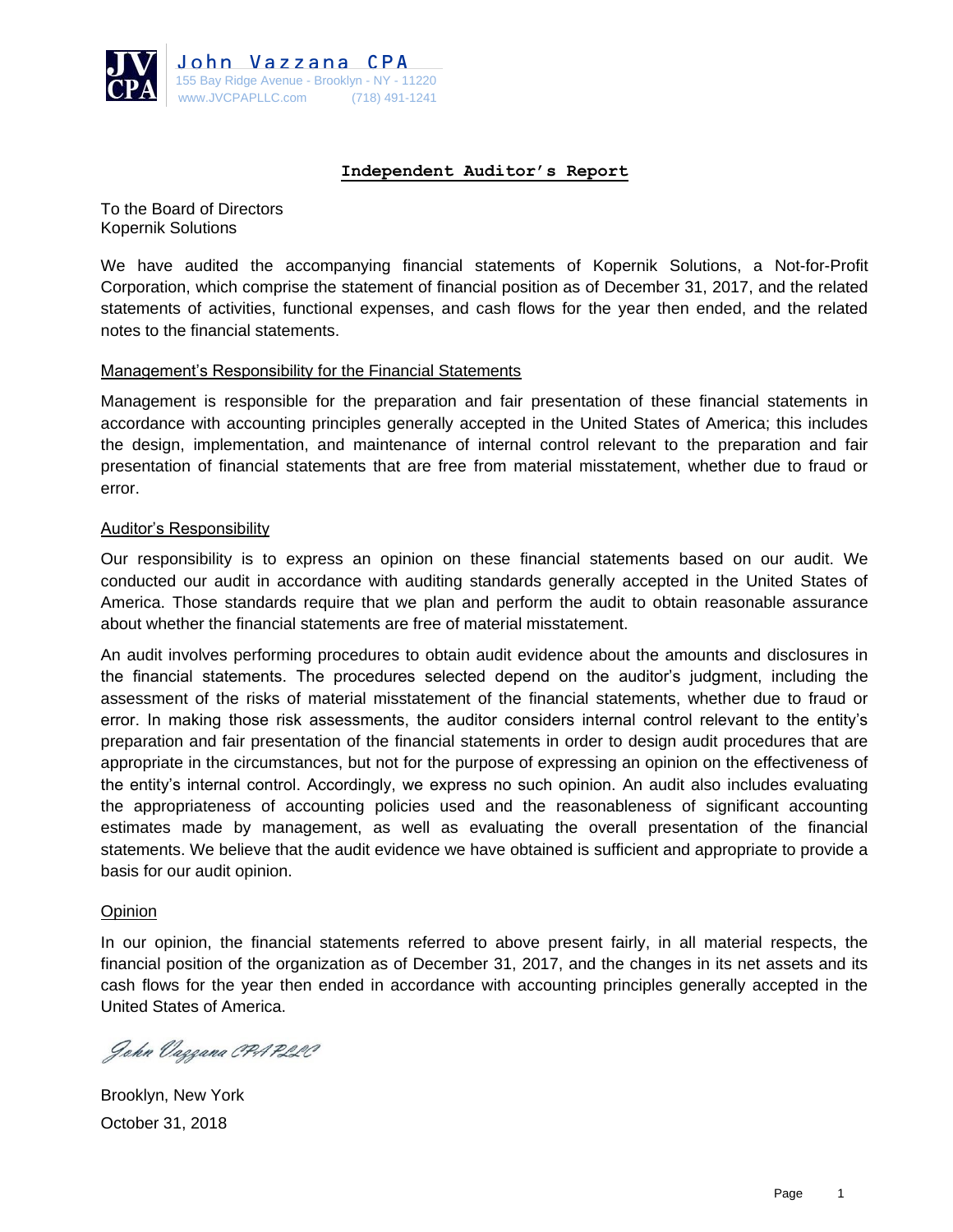## **Kopernik Solutions Statement of Financial Position December 31, 2017**

#### **ASSETS**

| <b>Total Assets</b>       | 2,203,437     |
|---------------------------|---------------|
| Other assets              | 500           |
| Fixed assets (net)        | 2,329         |
| Investments               | 1,058,614     |
| Prepaid expenses          | 22,551        |
| Grants receivable         | 366,086       |
| Cash and cash equivalents | \$<br>753,357 |

#### **LIABILITIES & NET ASSETS**

| Accrued expenses                        | \$<br>30,407 |
|-----------------------------------------|--------------|
| Grants payable                          | 39,467       |
| Deferred revenue                        | 2,539        |
| <b>Total Liabilities</b>                | 72,413       |
|                                         |              |
| <b>Net Assets</b>                       |              |
| Unrestricted                            | 1,764,938    |
| Temporarily restricted                  | 366,086      |
| Permanently restricted                  |              |
| <b>Total Net Assets</b>                 | 2,131,024    |
| <b>Total Liabilities and Net Assets</b> | 2,203,437    |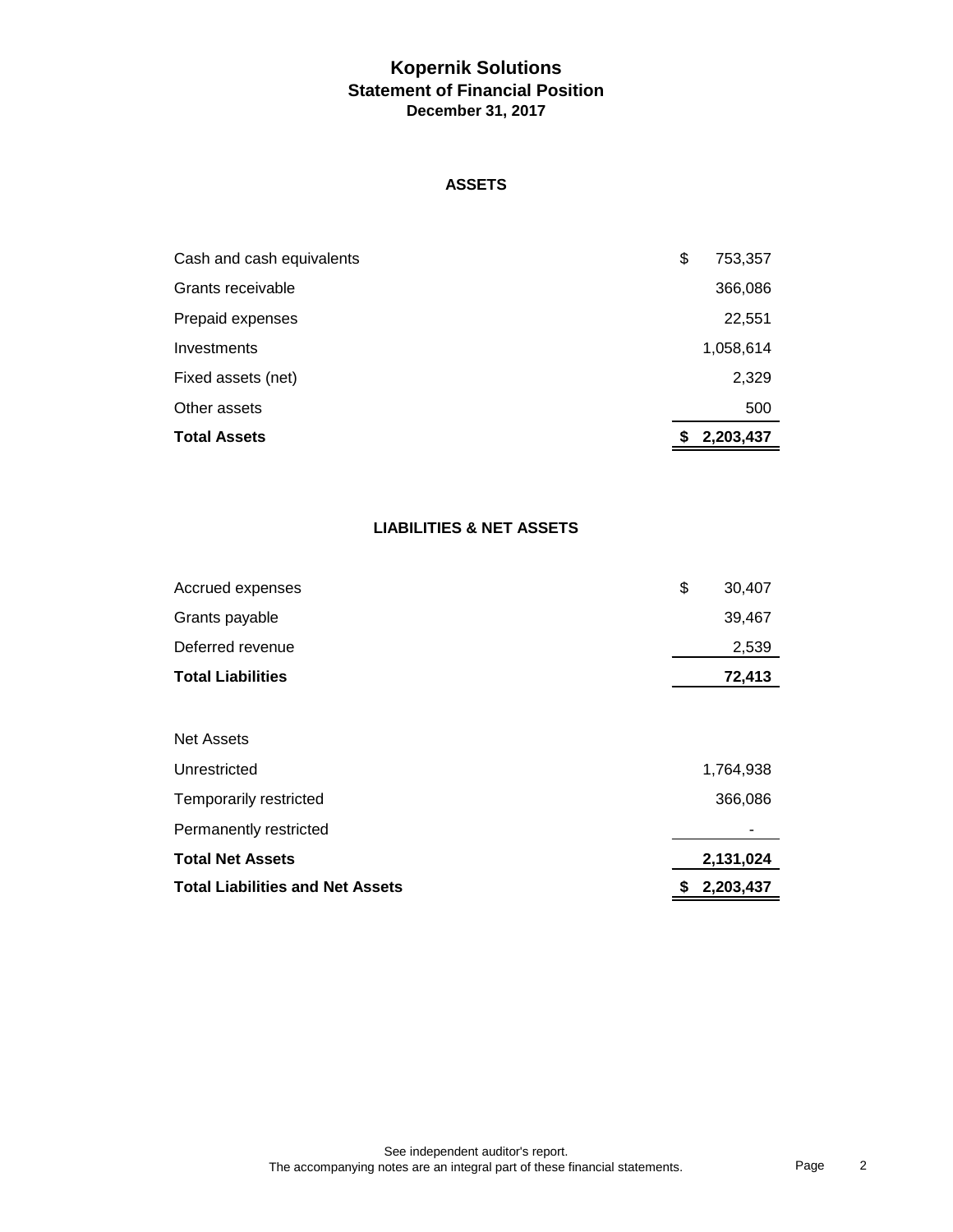## **Kopernik Solutions Statement of Activities For year ended December 31, 2017**

|                                                                            | <b>Unrestricted</b> | <b>Temporarily</b><br><b>Restricted</b> |            | Permanently<br><b>Restricted</b> |  | <b>Total</b> |             |
|----------------------------------------------------------------------------|---------------------|-----------------------------------------|------------|----------------------------------|--|--------------|-------------|
| <b>Revenues and other support</b>                                          |                     |                                         |            |                                  |  |              |             |
| General contributions                                                      | \$<br>357,206       | \$                                      | 366,086    | \$                               |  | \$           | 723,292     |
| ENERGIA program grant                                                      | 352,511             |                                         |            |                                  |  |              | 352,511     |
| Program service revenue                                                    | 177,638             |                                         |            |                                  |  |              | 177,638     |
| Investment income                                                          | 58,614              |                                         |            |                                  |  |              | 58,614      |
| Interest income                                                            | 436                 |                                         |            |                                  |  |              | 436         |
| In-kind support                                                            | 11,250              |                                         |            |                                  |  |              | 11,250      |
| Total revenues and other support                                           | 957,655             |                                         | 366,086    |                                  |  |              | 1,323,741   |
| Net assets released from restrictions                                      |                     |                                         |            |                                  |  |              |             |
| Satisfaction of time and purpose restrictions                              | 365,031             |                                         | (365, 031) |                                  |  |              |             |
| Total revenues, other support and net assets<br>released from restrictions | 1,322,686           |                                         | 1,055      |                                  |  |              | 1,323,741   |
| <b>Expenses</b>                                                            |                     |                                         |            |                                  |  |              |             |
| Program services                                                           | 807,705             |                                         |            |                                  |  |              | 807,705     |
| Management and general                                                     | 87,297              |                                         |            |                                  |  |              | 87,297      |
| Fundraising                                                                | 40,240              |                                         |            |                                  |  |              | 40,240      |
| Total expenses                                                             | 935,242             |                                         |            |                                  |  |              | 935,242     |
| <b>Changes in net assets</b>                                               | 387,444             |                                         | 1,055      |                                  |  |              | 388,499     |
| Net assets at beginning of year                                            | 1,377,494           |                                         | 365,031    |                                  |  |              | 1,742,525   |
| Net assets at end of year                                                  | \$1,764,938         | \$                                      | 366,086    | \$                               |  |              | \$2,131,024 |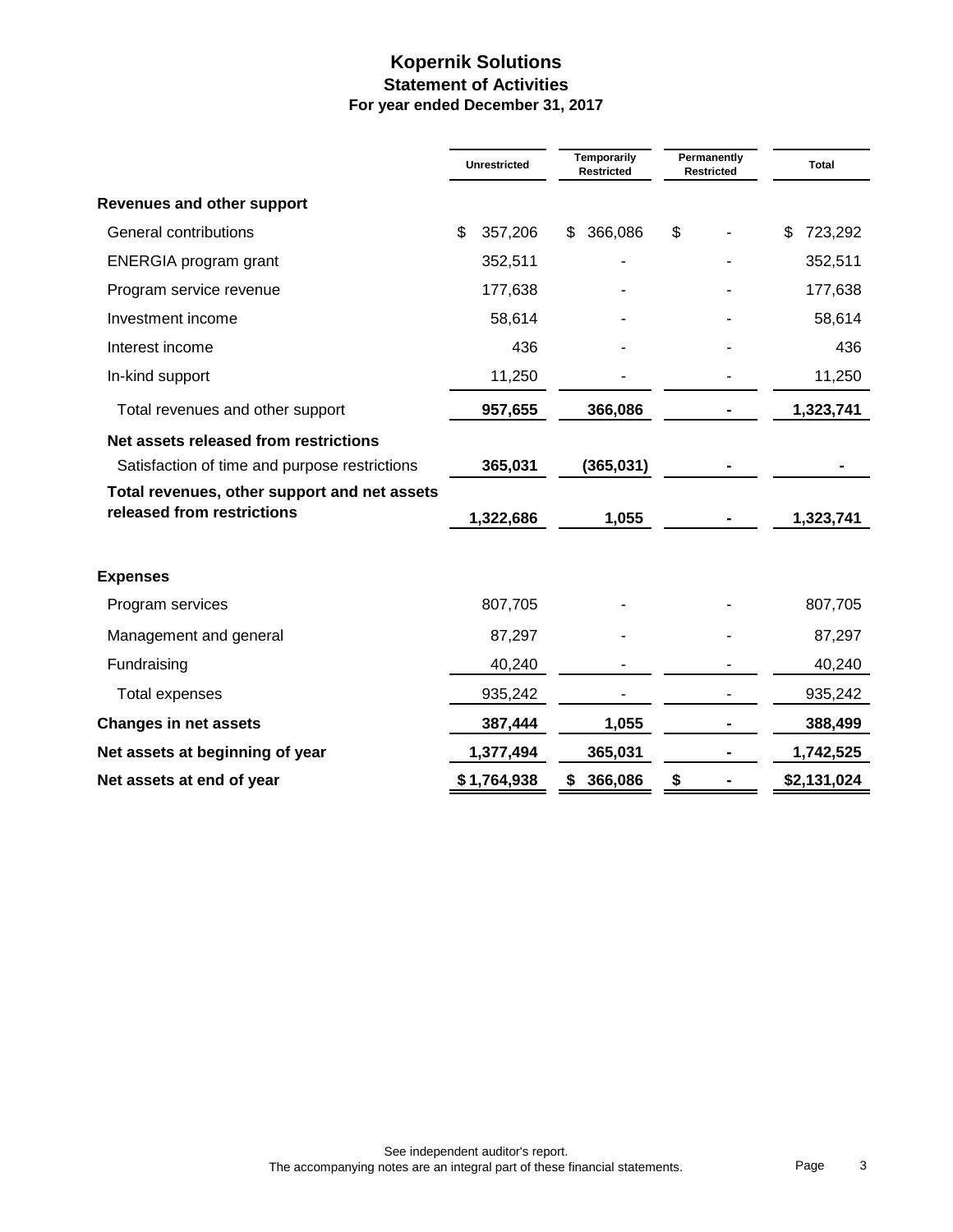## **Kopernik Solutions Statement of Cash Flows For year ended December 31, 2017**

| <b>CASH FLOW FROM OPERATING ACTIVITIES:</b>                                                                                                    |                         |
|------------------------------------------------------------------------------------------------------------------------------------------------|-------------------------|
| Changes in Net Assets                                                                                                                          | \$<br>388,499           |
| Adjustments to reconcile change in net assets to net cash<br>provided (used) in operating activities:<br>Unrealized (gain) loss on investments | (34, 042)               |
| Depreciation                                                                                                                                   | 1,165                   |
| Changes in operating assets and liabilities                                                                                                    |                         |
| Decrease/(increase) in assets:                                                                                                                 |                         |
| Grants receivable                                                                                                                              | (1,316)                 |
| Accounts receivable                                                                                                                            | 7,313                   |
| Prepaid expenses                                                                                                                               | (17, 862)               |
| Other assets                                                                                                                                   | 12,184                  |
| (Decrease)/increase in liabilities:                                                                                                            |                         |
| Accrued expenses                                                                                                                               | 10,665                  |
| Grants payable                                                                                                                                 | 39,467                  |
| Deferred revenue                                                                                                                               | (32,661)                |
| Net cash provided by/(used in) operating activities                                                                                            | 373,412                 |
| <b>CASH FLOW FROM INVESTING ACTIVITIES:</b>                                                                                                    |                         |
| Purchase of fixed assets<br>Purchase of investments                                                                                            | (3, 494)<br>(1,024,572) |
| Net cash provided by/(used in) investing activities                                                                                            | (1,028,066)             |
| <b>CASH FLOW FROM FINANCING ACTIVITIES:</b>                                                                                                    |                         |
| None                                                                                                                                           |                         |
| Net cash provided by/(used in) financing activities                                                                                            |                         |
| NET INCREASE / (DECREASE) IN CASH AND CASH EQUIVALENTS                                                                                         | (654, 654)              |
| CASH AND CASH EQUIVALENTS AT BEGINNING OF YEAR                                                                                                 | 1,408,011               |
| <b>CASH AND CASH EQUIVALENTS AT END OF YEAR</b>                                                                                                | \$<br>753,357           |
| SUPPLEMENTAL CASH FLOWS INFORMATION:                                                                                                           | None                    |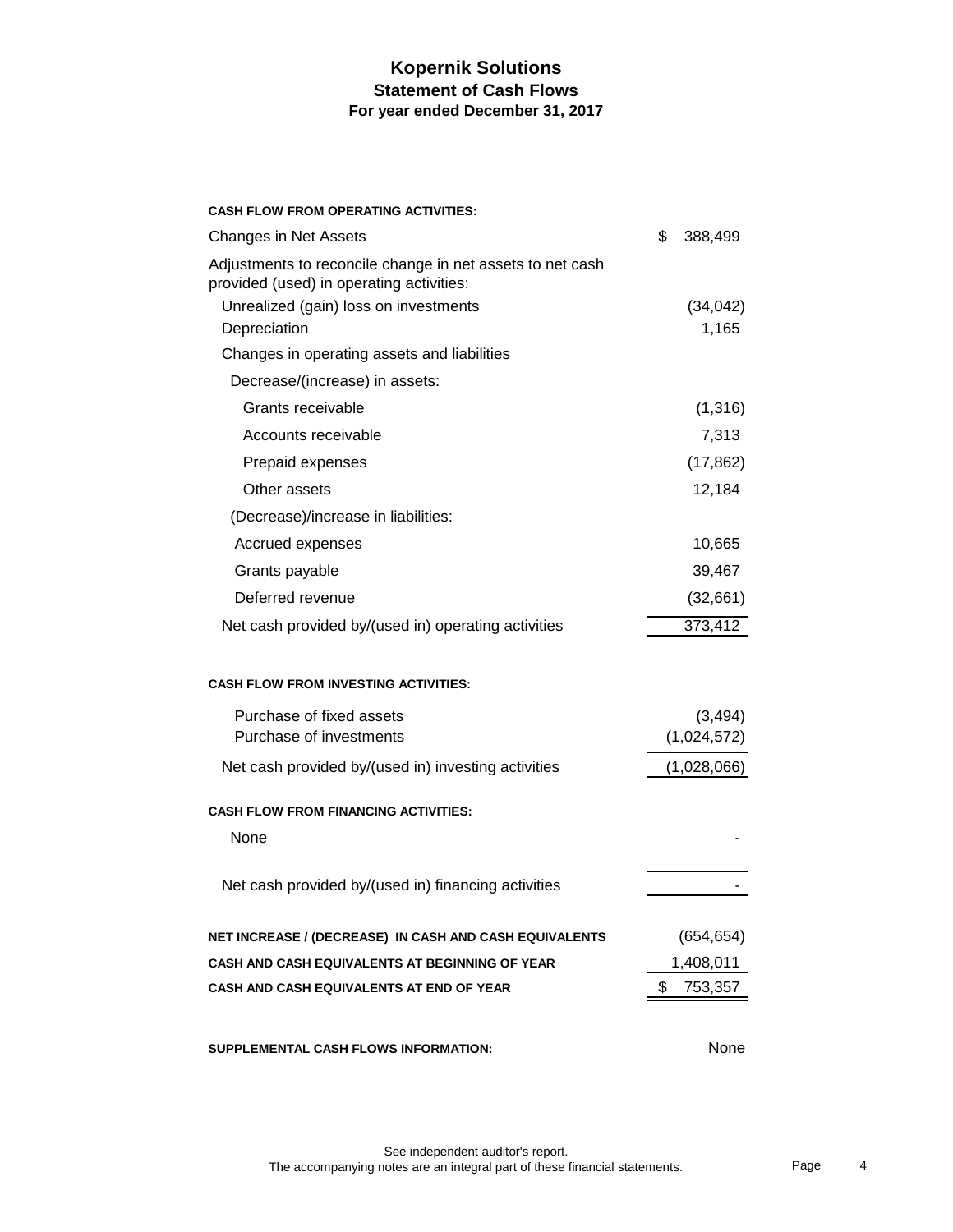## **Kopernik Solutions Statement of Functional Expenses For year ended December 31, 2017**

|                                | Program<br><b>Services</b> | Management<br>and General |    | <b>Fundraising</b> |    |         |  | <b>Total</b> |  |
|--------------------------------|----------------------------|---------------------------|----|--------------------|----|---------|--|--------------|--|
| Grants                         | \$<br>599,529              | \$                        | \$ |                    | \$ | 599,529 |  |              |  |
| Compensation and benefits      | 121,158                    | 37,014                    |    | 13,186             |    | 171,358 |  |              |  |
| Professional fees              |                            | 22,160                    |    |                    |    | 22,160  |  |              |  |
| Office expense                 | 7,172                      | 2,352                     |    |                    |    | 9,524   |  |              |  |
| Information technology         | 843                        | 1,996                     |    | 422                |    | 3,261   |  |              |  |
| Conference and travel          | 64,497                     |                           |    | 21,361             |    | 85,858  |  |              |  |
| Depreciation                   |                            | 1,165                     |    |                    |    | 1,165   |  |              |  |
| Insurance                      |                            | 1,476                     |    |                    |    | 1,476   |  |              |  |
| Professional development       | 2,256                      |                           |    |                    |    | 2,256   |  |              |  |
| Foreign exchange loss          |                            | 15,561                    |    |                    |    | 15,561  |  |              |  |
| License, dues and fees         | 1,000                      | 5,573                     |    | 5,271              |    | 11,844  |  |              |  |
| <b>Expenses before in-kind</b> | 796,455                    | 87,297                    |    | 40,240             |    | 923,992 |  |              |  |
| Services (in-kind)             | 11,250                     |                           |    |                    |    | 11,250  |  |              |  |
| <b>Total Expenses</b>          | 807,705                    | \$<br>87,297              | \$ | 40,240             | \$ | 935,242 |  |              |  |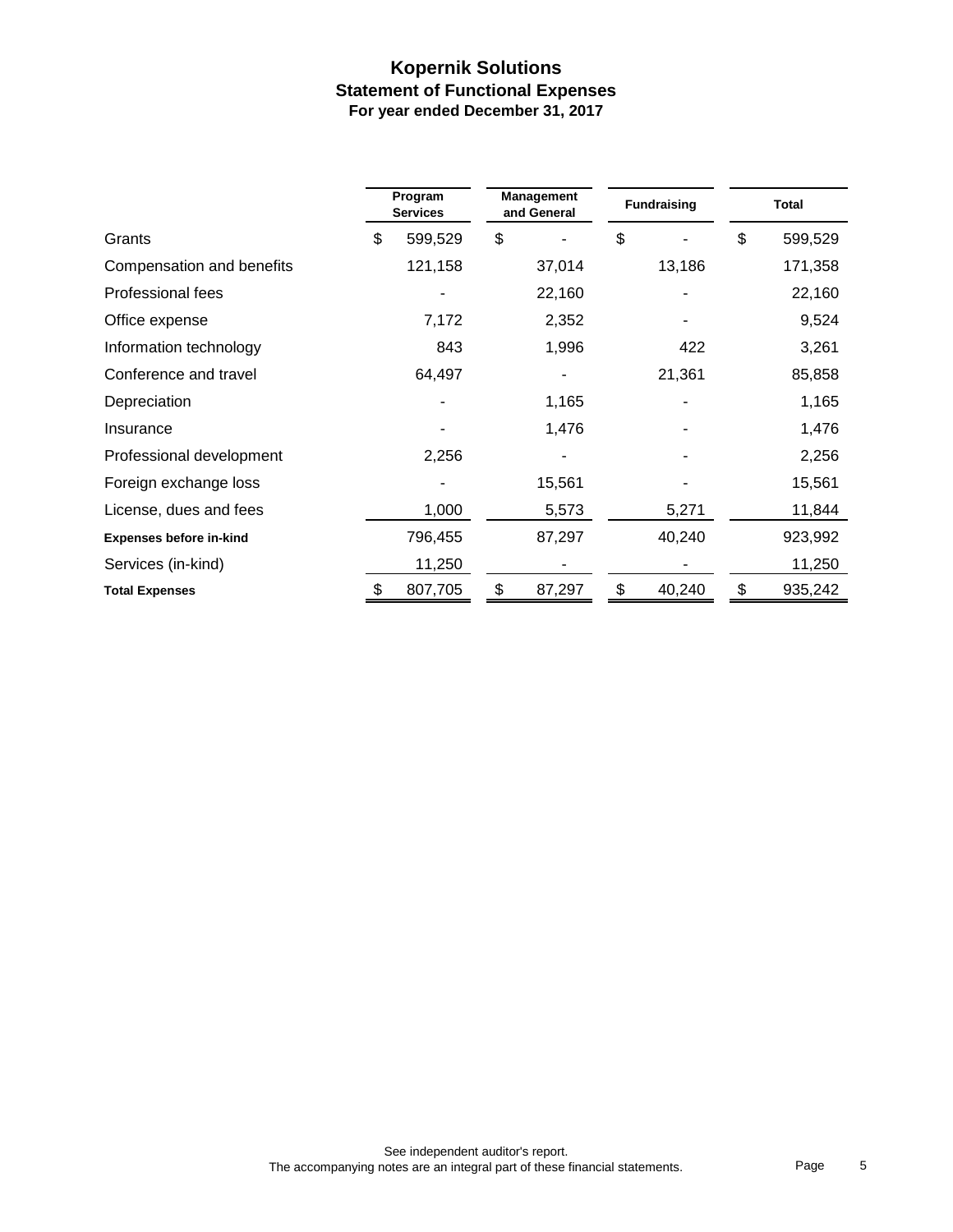## **Note 1 - Description of Organization**

**Kopernik Solutions** (the "Organization) is a not-for-profit organization incorporated on September 18, 2009 in New York State.

The organization was formed for the charitable purpose of providing developmental assistance to poor and disadvantaged communities in the world through the use of technology or innovative products, services and solutions designed to improve the quality of their lives.

Support for the organization's programs is derived from foundation grants and general contributions. The Organization is exempt from federal income taxes as an organization (not a private foundation) formed for charitable purposes under Section 501(c) (3) of the Internal Revenue Code. Donors may deduct contributions made to the Organization within Internal Revenue Code requirements.

## **Note 2 - Significant Accounting Policies**

The organization prepares its financial statements in accordance with generally accepted accounting principles promulgated in the United States of America (U.S. GAAP) for not-forprofit organizations on an accrual basis. The significant accounting and reporting policies used by the organization are described below.

*Unrestricted Net Assets*: Unrestricted net assets are resources available to support operations. The only limits on the use of unrestricted net assets are the broad limits resulting, from the nature of the organization, the environment in which it operates, the purposes specified in its corporate documents and its application for tax-exempt status, and any limits resulting from contractual agreements with creditors and others that are entered into in the course of its operations. Board-designated funds represent unrestricted funds which may, from time to time, be designated by the board of directors for specific purposes.

*Temporarily Restricted Net Assets:* Temporarily restricted net assets are resources that are restricted by a donor for use for a particular purpose or in a particular future period. The organization's unspent contributions are classified in this class if the donor limited their use, as are the unspent appreciation of its donor-restricted endowment funds.

When a donor's restriction is satisfied, either by using the resources in the manner specified by the donor or by the passage of time, the expiration of the restriction is reported in the financial statements by reclassifying the net assets from temporarily restricted to unrestricted net assets. Net assets restricted for acquisition of buildings or equipment (or less commonly, the contribution of those assets directly) are reported as temporarily restricted until the specified asset is placed in service by the organization, unless the donor provides more specific directions about the period of its use.

*Permanently Restricted Net Assets:* Permanently restricted net assets are resources whose use by the organization is limited by donor-imposed restrictions that neither expire by being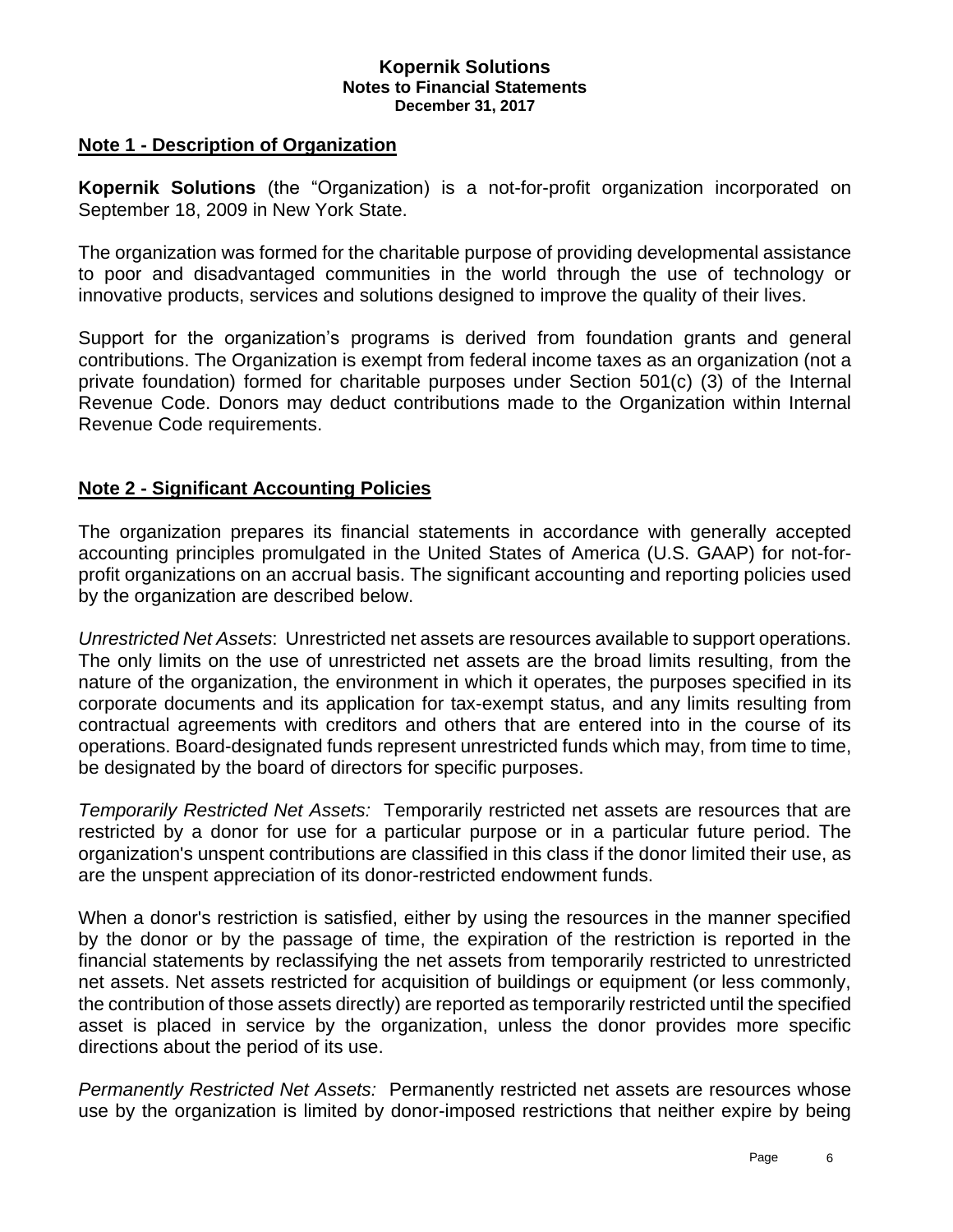used in accordance with a donor's restriction nor by the passage of time. The portion of the organization's donor-restricted endowment funds that must be maintained in perpetuity are classified in this net asset class, as is the organization's beneficial interest in a perpetual charitable trust held by a bank trustee.

All revenues and net gains are reported as increases in unrestricted net assets in the statement of activities unless the use of the related resources is subject to temporary or permanent donor restrictions. All expenses and net losses other than losses on endowment investments are reported as decreases in unrestricted net assets. Net losses on endowment investments reduce temporarily restricted net assets to the extent that net gains of the fund from prior years are unspent and classified there; remaining losses are classified as decreases in unrestricted net assets. If an endowment fund has no net gains from prior years, such as when a fund is newly established, net losses are classified as decreases in unrestricted net assets.

*Cash Equivalents:* Cash equivalents are short term, interest bearing, highly liquid investments with original maturities of three months or less, unless the investments are held for meeting restrictions of a capital or endowment nature.

*Contributions (Pledges) Receivable*: Contributions receivable are unconditional promises to give that are recognized as contributions when the promise is received. Contributions receivable that are expected to be collected in less than one year are reported at net realizable value. Contributions receivable that are expected to be collected in more than one year are recorded at fair value at the date of promise. That fair value is computed using a present value technique applied to anticipated cash flows. Amortization of the resulting discount is recognized as additional contribution revenue. The allowance for uncollectible contributions receivable is determined based on management's evaluation of the collectability of individual promises. Promises that remain uncollected more than one year after their due dates are written off unless the donors indicate that payment is merely postponed. All pledges receivable are expected by management to be collected during the next year.

*Land, Buildings, Property and Equipment:* Land, buildings, property and equipment are reported in the statement of financial position at cost, if purchased, and at fair value at the date of donation, if donated. All land and buildings are capitalized. Equipment is capitalized if it has a cost of \$3,000 or more and a useful life when acquired of more than 1 year. Repairs and maintenance that do not significantly increase the useful life of the asset are expensed as incurred. Depreciation is computed using the straight-line method over the estimated useful lives of the assets.

*Accounting for Contributions*: Contributions, including unconditional promises to give, are recognized when received. All contributions are reported as increases in unrestricted net assets unless use of the contributed assets is specifically restricted by the donor. Amounts received that are restricted by the donor to use in future periods or for specific purposes are reported as increases in either temporarily restricted or permanently restricted net assets, consistent with the nature of the restriction. Unconditional promises with payments due in future years have an implied restriction to be used in the year the payment is due, and therefore are reported as temporarily restricted until the payment is due unless the contribution is clearly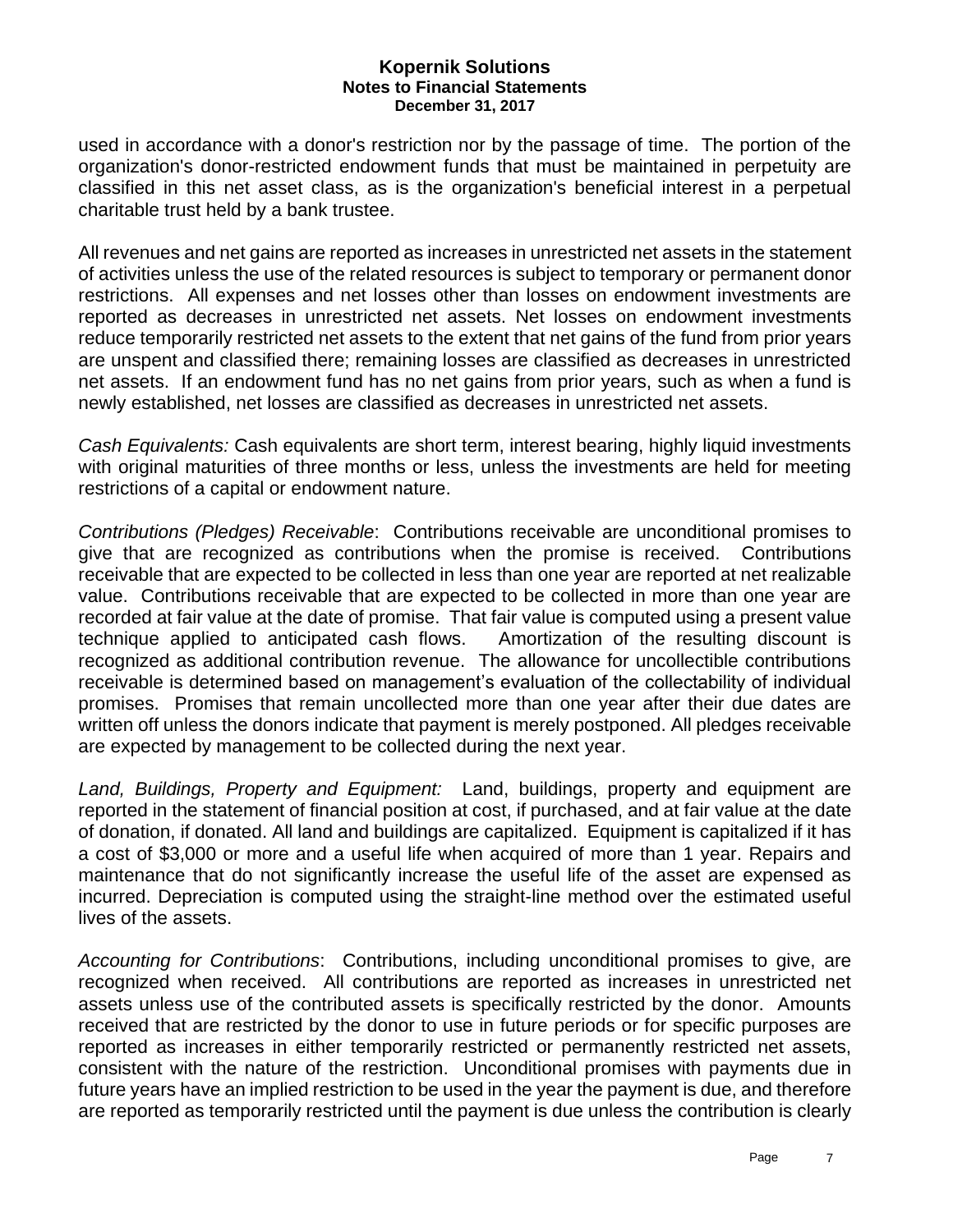intended to support activities of the current fiscal year or is received with permanent restrictions. Conditional promises, such as matching grants, are not recognized until they become unconditional, that is, until all conditions on which they depend are substantially met. Contributions received with temporary restrictions that are met in the same reporting period are reported as unrestricted support and increase unrestricted net assets.

*Gifts-in-Kind (Non-Cash Contributions)*: The organization periodically receives contributions in a form other than cash or investments. If the organization receives a non-cash contribution, the contributed asset is recognized as an asset at its estimated fair value at the date of gift, provided that the value of the asset and its estimated useful life meets the organization's capitalization policy. Donated supplies are recorded as contributions at the date of gift and as expenses when the donated items are placed into service or distributed.

*Expense Recognition and Allocation*: The cost of providing the organization's programs and other activities is summarized on a functional basis in the statement of activities and statement of functional expenses. Expenses that can be identified with a specific program or support service are charged directly to that program or support service. Costs common to multiple functions have been allocated among the various functions benefited. General and administrative expenses include those costs that are not directly identifiable with any specific program, but which provide for the overall support and direction of the organization. Fundraising costs are expensed as incurred, even though they may result in contributions received in future years. The organization generally does not conduct its fundraising activities in conjunction with its other activities.

*Use of Estimates:* The preparation of financial statements requires management to make estimates and assumptions that affect the reported amounts of revenues and expenses during the reporting period and the reported amounts of assets and liabilities at the date of the financial statements. On an ongoing basis, the organization's management evaluates the estimates and assumptions based upon historical experience and various other factors and circumstances. The organization's management believes that the estimates and assumptions are reasonable; however, the actual results could differ from those estimates.

## *New Accounting Pronouncements:*

*Revenue:* In May 2014, the Financial Accounting Standards Board ("FASB") issued a standard on Revenue from Contracts with Customers. This Standard implements a single framework for recognition of all revenue earned from customers. This framework ensures that entities appropriately reflect the consideration to which they expect to be entitled in exchange for goods and services by allocating transaction price to identified performance obligations and recognizing revenue as performance obligations are satisfied. Qualitative and quantitative disclosures are required to enable users of financial statements to understand the nature, amount, timing, and uncertainty of revenue and cash flows arising from contracts with customers. The standard is effective for fiscal years beginning after December 15, 2017. The Organization is currently evaluating the impact this will have its financial statements.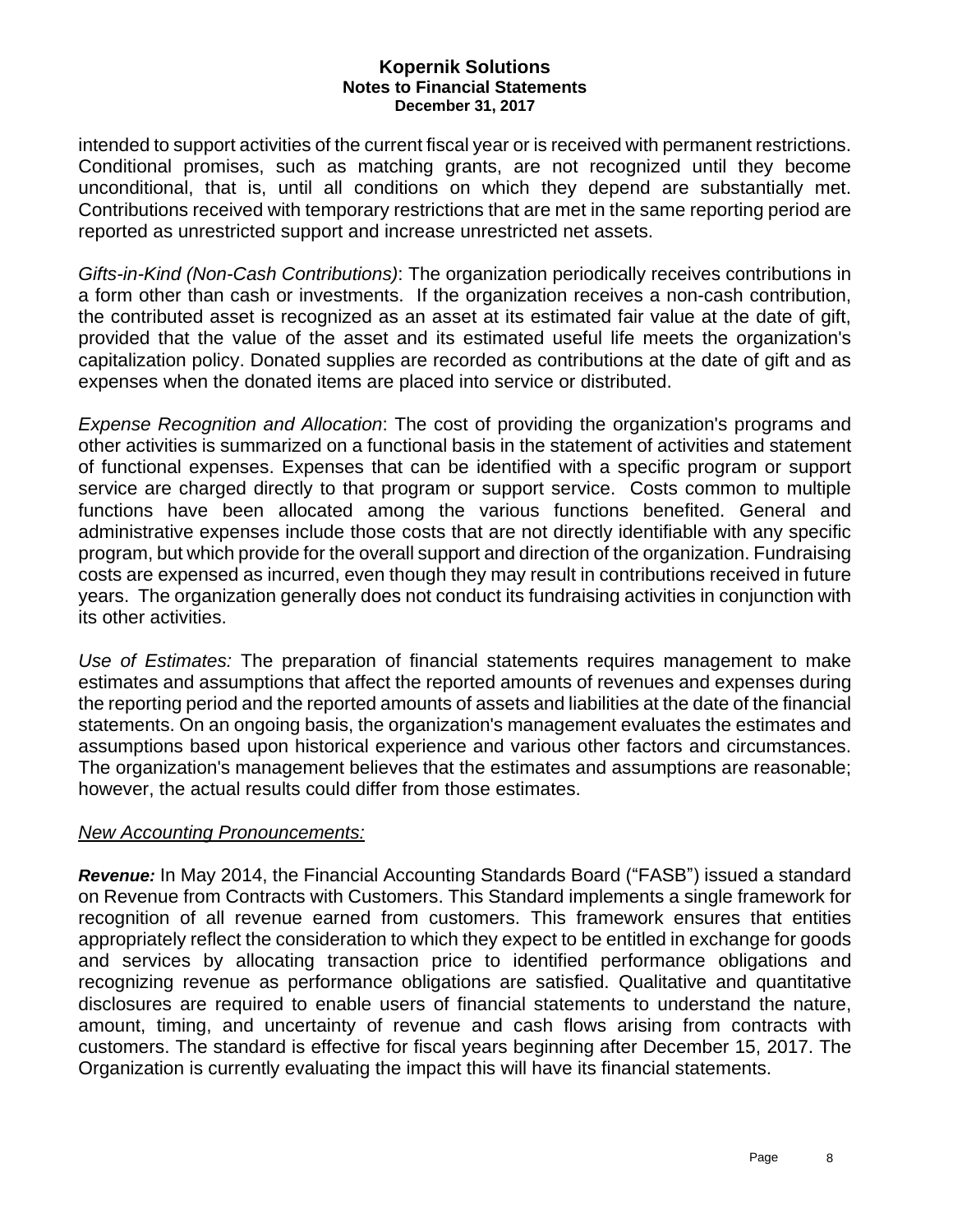*Financial Statement Presentation:* In August 2016, the FASB issued ASU 2016-14, Presentation of Financial Statements for Not for Profit Entities ("ASU 2016-14"). The new standard looks to improve the current net asset classification requirements and the information presented in financial statements and notes about a not-for-profit entity's liquidity, financial performance, and cash flows. The main provisions of this update, which amend the requirements for financial statements and notes, require not-for-profit entities to present on the face of the statement of financial position amounts for two classes of net assets at the end of the period, rather than for the currently required three classes. Other amendments include improved quantitative and qualitative disclosures in the footnotes. The amendments in this update are effective for annual financial statements issued for fiscal years beginning after December 15, 2017, and for interim periods within fiscal years beginning after December 15, 2018. The Organization is evaluating the impact this will have on the financial statements.

## **Note 3 - Fixed Assets**

The details of fixed assets and useful life are as follows:

| Computer equipment (3 Years)   | \$3,494  |
|--------------------------------|----------|
| Less: accumulated depreciation | 1,165    |
| Fixed assets (net)             | \$ 2,329 |

## **Note 4 - Grants Receivable**

Pledges receivable are expected by management to be collected during the next year. Management has determined that the pledges and grants receivable are fully collectible; therefore, no allowance for uncollectible accounts is considered necessary at December 31, 2017.

## **Note 5 - Restricted Net Assets**

The organization had no permanently restricted net assets at December 31, 2017. The details for the temporarily restricted net assets for the year ending December 31, 2017 are as follows:

| <b>Name</b>                  | <b>Restriction Details</b>                                                                                                                                         | <b>Balance</b><br>beginning of year |         | Temporarily<br>restricted<br>contributions | Net assets released<br>from restrictions | <b>Balance</b><br>end of year |
|------------------------------|--------------------------------------------------------------------------------------------------------------------------------------------------------------------|-------------------------------------|---------|--------------------------------------------|------------------------------------------|-------------------------------|
| <b>Exxonmobil Foundation</b> | These funds are restricted for use in a future<br>period                                                                                                           | ¢<br>D                              | 350,000 | \$<br>350.000                              | \$<br>$(350,000)$ \$                     | 350,000                       |
| Light Up Agaba               | This project helps connect solar lights to<br>Syrian refugees in Agaba camp, Jordan, and<br>ease their cost of living whilst providing clean<br>and safe lighting. |                                     | 15.031  |                                            | (15,031)                                 |                               |
| Awareness Raising            | Funds for awareness raising tour in Australia<br>in a future period                                                                                                |                                     |         | 16,086                                     | ۰                                        | 16,086                        |
|                              | Total                                                                                                                                                              |                                     | 365,031 | 366,086                                    | $(365,031)$ \$                           | 366,086                       |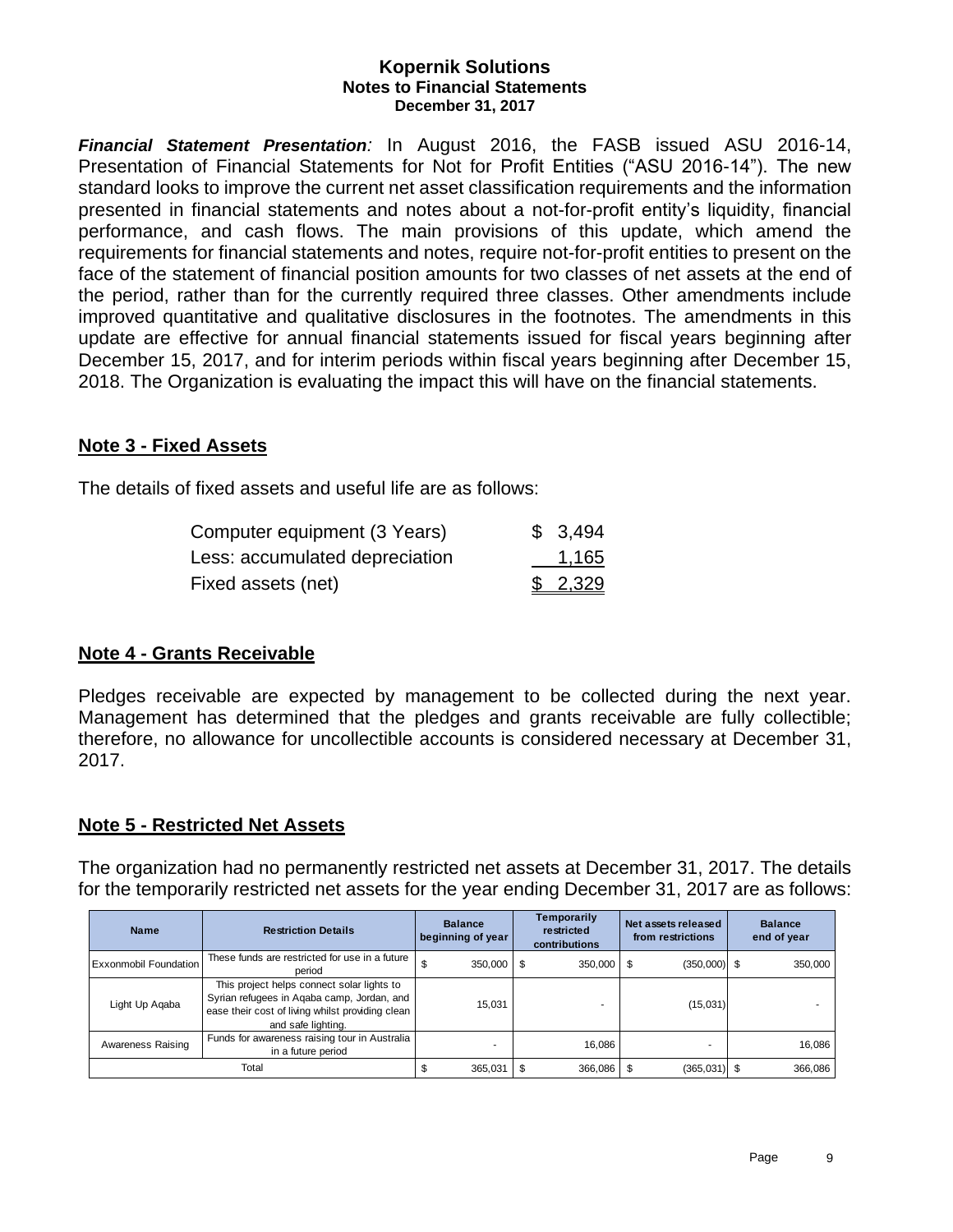## **Note 6 - In-Kind Services**

In-kind contributions are reflected as contributions at their fair value at date of donation and are reported as unrestricted support unless explicit donor stipulations specify how donated assets must be used. For the year ending December 31, 2017, the Organization benefited from donated technology services which were valued by the organization at \$11,250. The donated services were utilized in the Organization's program services.

## **Note 7 - Volunteer Services**

The volunteer services the Organization receives are essential to helping fulfill its mission. Although substantial, these services do not meet the criteria for recording as revenue and expense under accounting principles generally accepted in the United States of America.

## **Note 8 - Fair Value Measurements**

The organization reports its fair value measures using a three-level hierarchy that prioritizes the inputs used to measure fair value. This hierarchy, established by GAAP, requires that entities maximize the use of observable inputs and minimize the use of unobservable inputs when measuring fair value. The three levels of inputs used to measure fair value are as follows:

- *Level 1:* Quoted prices for identical assets or liabilities in active markets to which the organization has access at the measurement date.
- *Level 2*: Inputs other than quoted prices included in level I that are observable for the asset or liability, either directly or indirectly. Level 2 inputs include
	- quoted prices for similar assets or liabilities in active markets;
	- quoted prices for identical or similar assets in markets that are not active;
	- observable inputs other than quoted prices for the asset or liability (for example, interest rates and yield curves); and
	- inputs derived principally from, or corroborated by, observable market data by correlation or by other means.
- *Level 3*: Unobservable inputs for the asset or liability. Unobservable inputs should be used to measure the fair value to the extent that observable inputs are not available.

When available, the organization measures fair value using level 1 inputs because they generally provide the most reliable evidence of fair value. However, level I inputs are not available for many of the assets and liabilities that a not-for-profit organization is required to measure at fair value (for example, unconditional promises to give and in-kind contributions). The primary uses of fair value measures in the organization's financial statements are the recurring measurement of investments.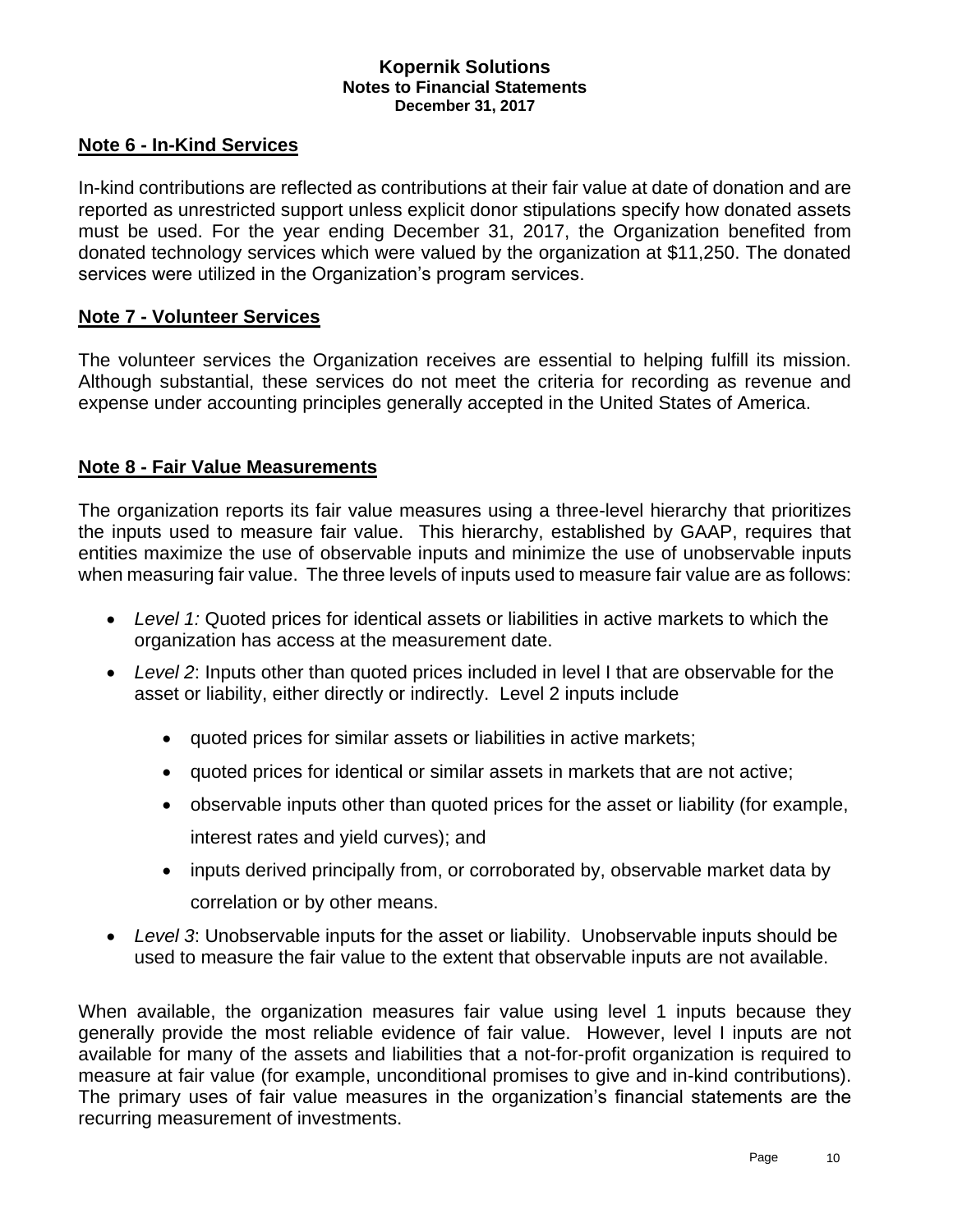## **Note 9 - ENERGIA Grant**

In September 2014, Kopernik entered into a cooperation agreement with The ENERGIA International Network on Gender and Sustainable Energy ("ENERGIA") (part of ETC Foundation). The total award amount was \$603,445 (EUR 546,301) for the Wonder Women East Indonesia project. The contract term was 36 months commencing on September 1, 2014 and ending on August 31, 2017.

In January 2015, Kopernik entered into a second cooperation agreement with ENERGIA for the Advocacy program. The total award amount was \$ 154,544 (EUR 144,139). The contract term was 32 months from January 1, 2015 to August 31, 2017.

Based on the specifications, management has determined these agreements to cost reimbursement awards. For grants determined to be cost reimbursement awards, grant revenue is recognized as costs are incurred and funds received in excess of costs incurred are recorded as deferred revenue.

Kopernik has an unspent balance of \$ 6,552 (EUR 5,460) for the Advocacy project at the end of contract period of August 31, 2017. After August 31, 2017 Kopernik was granted additional funding (bridging funds). The following schedules contain the details for the original award and the bridging funds through December 31, 2017:

|                      | Wonder Women<br>East Indonesia<br>Project | Advocacy Project | Wonder Women<br>East Indonesia<br><b>Bridging Fund</b> | Total      |
|----------------------|-------------------------------------------|------------------|--------------------------------------------------------|------------|
| Balance 01/01/2014   |                                           |                  |                                                        |            |
| Funds received       | 125,177                                   |                  |                                                        | 125,177    |
| Project expenditures | (45, 558)                                 |                  |                                                        | (45,558)   |
| Balance 12/31/2014   | 79,619                                    |                  |                                                        | 79,619     |
|                      |                                           |                  |                                                        |            |
| Balance 01/01/2015   | 79,619                                    |                  |                                                        | 79,619     |
| Funds received       | 153,781                                   | 119,956          |                                                        | 273,737    |
| Project expenditures | (213, 332)                                | (65, 883)        |                                                        | (279,215)  |
| Balance 12/31/2015   | 20,068                                    | 54,073           |                                                        | 74,141     |
|                      |                                           |                  |                                                        |            |
| Balance 01/01/2016   | 20,068                                    | 54,073           |                                                        | 74,141     |
| Funds received       | 134,297                                   | 19,949           |                                                        | 154,246    |
| Project expenditures | (145,085)                                 | (60, 464)        |                                                        | (205, 549) |
| Exchange gain (loss) | 8,123                                     | 4,239            |                                                        | 12,362     |
| Balance 12/31/2016   | 17,403                                    | 17,797           |                                                        | 35,200     |
|                      |                                           |                  |                                                        |            |
| Balance 01/01/2017   | 17,403                                    | 17,797           |                                                        | 35,200     |
| Balance 09/01/2017   |                                           |                  | 6,552                                                  | 6,552      |
| Funds received       | 190,190                                   | 14,639           | 99,419                                                 | 304,248    |
| Project expenditures | (216, 769)                                | (27, 638)        | (108, 104)                                             | (352, 511) |
| Exchange gain (loss) | 9,176                                     | 1,754            | 4,672                                                  | 15,602     |
| Balance 08/31/2017   |                                           | 6,552            |                                                        |            |
| Balance 12/31/2017   |                                           |                  | 2,539                                                  |            |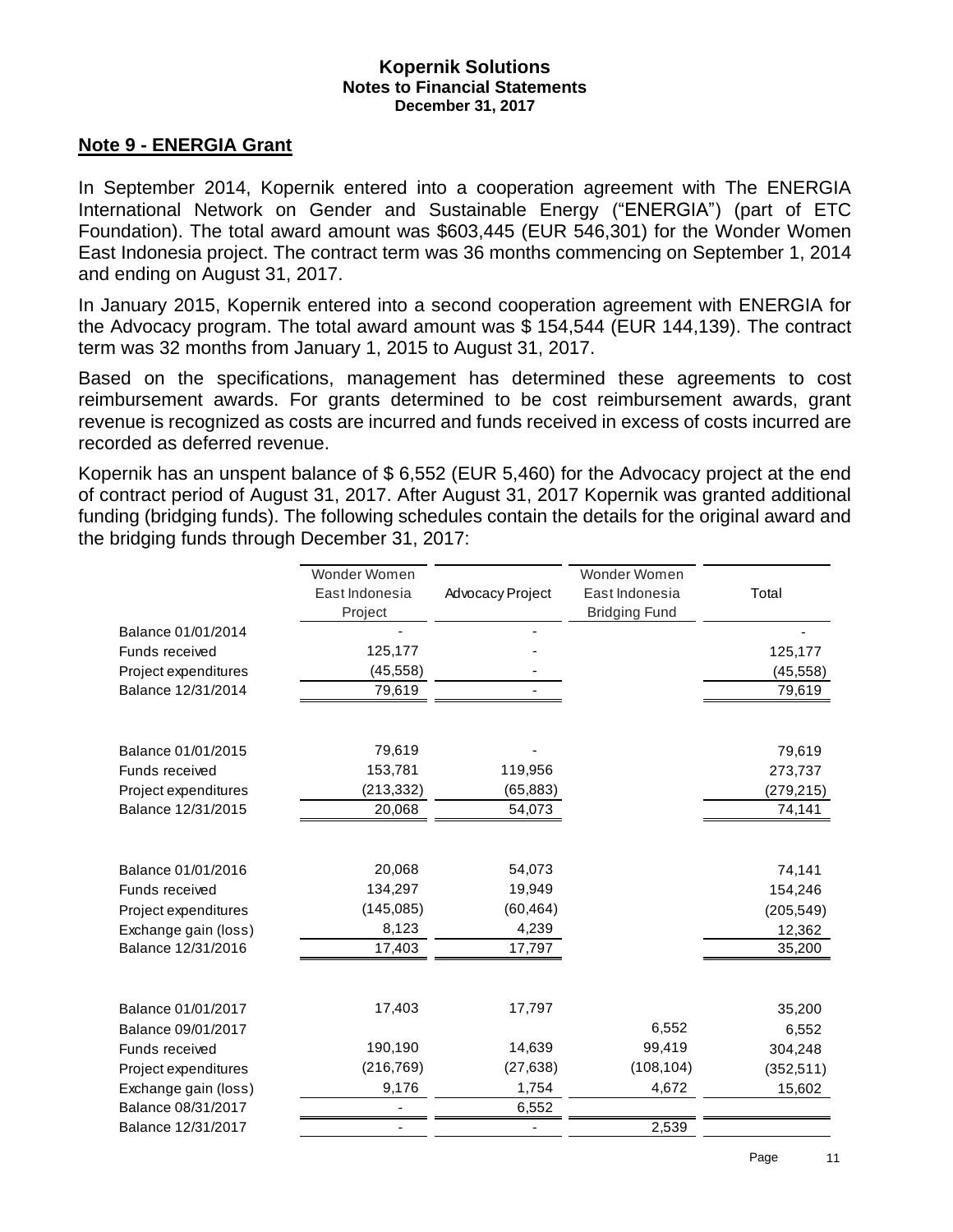## **Note 10 - Investments**

Investments consist of the following at December 31, 2017:

|                                 | <b>Fair Value</b> |
|---------------------------------|-------------------|
| <b>US Bonds</b>                 | 592,823           |
| <b>International Bonds</b>      | 253,009           |
| <b>US Securities</b>            | 130,210           |
| <b>International Securities</b> | 82,572            |
| <b>Total investments</b>        | \$1,058,614       |

As discussed in the above note to these financial statements, the organization is required to report its fair value measurements in one of three levels, which are based on the ability to observe in the marketplace the inputs to the organization's valuation techniques.

- *Level 1:* This, the most observable level of inputs, is for investments measured at quoted prices in active markets for identical investments as of the measurement date. An open-ended mutual fund that produces a daily NAV that has a sufficient level of observable activity (i.e., purchases and sales at NAV) will support classification of the fair value measurement as Level 1 in the fair value hierarchy. In this case, the NAV represents the exit value of the security at the measurement date.
- *Level 2:* This is for investments measured using inputs such as quoted prices for similar assets, quoted prices for the identical asset in inactive markets, and for investments measured at net asset value that can be redeemed in the near term.
- *Level 3:* This is for investments measured using inputs that are unobservable, and is used in situations for which there is little, if any, market activity for the investment.

There were no significant transfers between the levels during the year. The following table summarizes the levels in the fair value hierarchy of the organization's investments at December 31, 2017:

|                                 | Total       | Level I     | Level II |                | Level III                |
|---------------------------------|-------------|-------------|----------|----------------|--------------------------|
| <b>US Bonds</b>                 | 592,823     | 592,823     |          |                |                          |
| <b>International Bonds</b>      | 253,009     | 253,009     |          |                | ۰                        |
| <b>US Securities</b>            | 130,210     | 130,210     |          |                | $\overline{\phantom{0}}$ |
| <b>International Securities</b> | 82,572      | 82,572      |          |                | $\overline{\phantom{0}}$ |
| Total                           | \$1,058,614 | \$1,058,614 |          | $\blacksquare$ | $\overline{\phantom{0}}$ |

The composition of the investment return reported in the statement of activities is as follows:

| Investment income             | 24,572                   |
|-------------------------------|--------------------------|
| Net realized gains (losses)   | $\overline{\phantom{0}}$ |
| Net unrealized gains (losses) | 34,042                   |
| Total investment return       | 58,614                   |
|                               |                          |